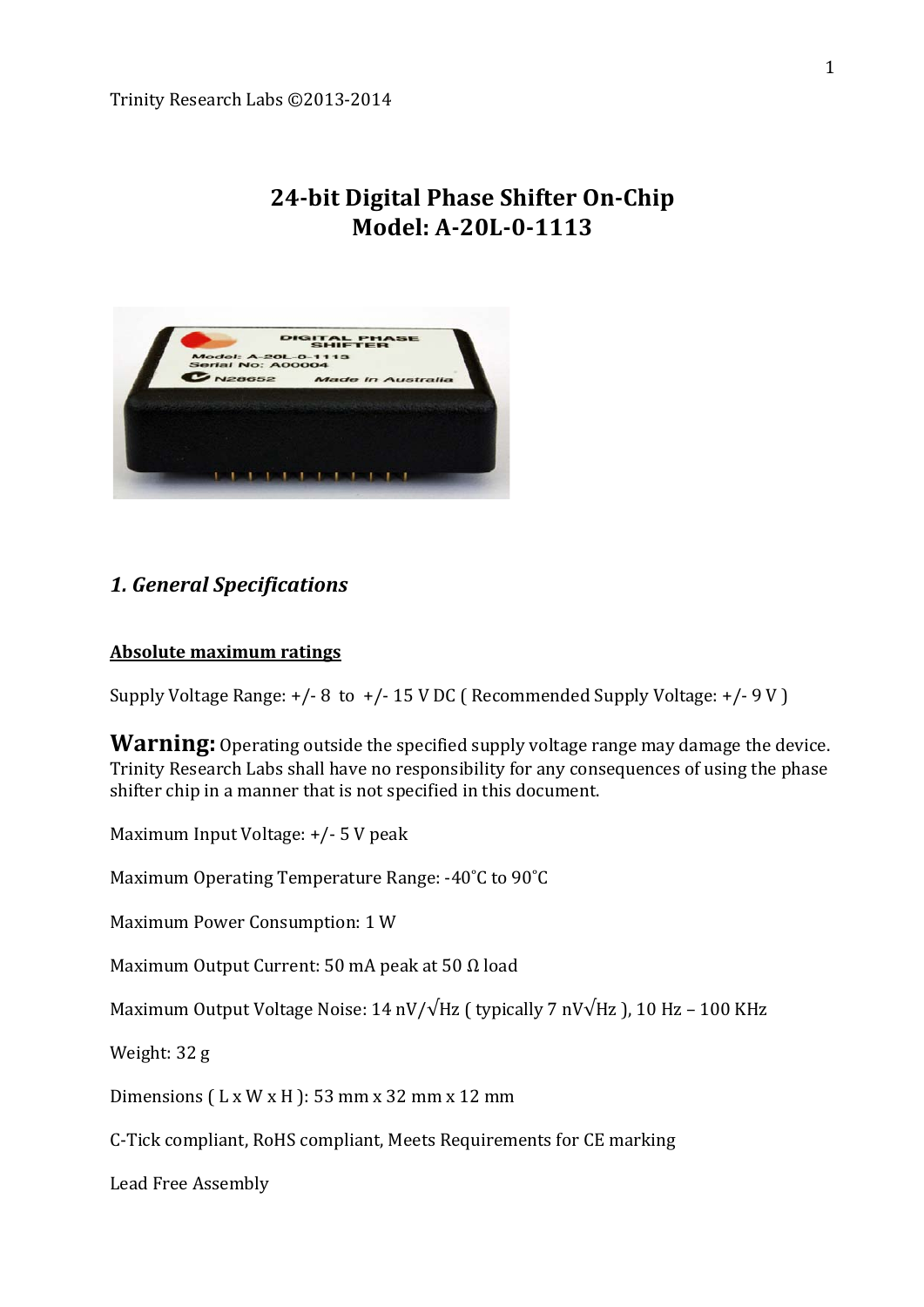#### **Phase shifter input characteristics**

Input Impedance: 50  $Ω$ 

Recommended Frequency Range: 10 Hz to 10 kHz pure sine wave signal

Recommended Maximum Input Voltage Swing: +/- 1 V

#### **Phase shifter output characteristics**

Output Impedance: 50 Ω

Unity Gain at 50  $\Omega$  source impedance and 50  $\Omega$  load

Recommended Maximum Output Voltage Swing: +/- 1 V

Total Harmonic Distortion: <  $0.01\%$  ( at +/-1V output voltage swing and 50  $\Omega$  load )

Output Voltage Noise:  $\sim$ 7 nV/ $\sqrt{Hz}$ , 20 Hz

# *2.!Design!Specifications*

#### **Phase shifter central frequency setting**

The current model A-20L-0-1113 is set to 20 Hz central frequency by connecting two external 25 uF 1% matched ceramic capacitors between Pin11 and Pin12 and between Pin15 and Pin16 (see the bottom view of the phase shifter chip depicted in Fig. 1).

$$
f_{central} = \frac{500}{C(\mu F)}
$$

By choosing another value of the capacitors, the type A phase shifter can be set to any other central frequency within its operational frequency range (see "Phase shifter input characteristics" section above ).

**Warning:** The current phase shifter model A-20L-0-1113 has been linearised at the default value of central frequency, which is 20 Hz. This provides a true linear phase shift as a function of digital control numbers varying from 0.00000001 to 0.99999999, which are being sent to the phase shifter via RS232 communication protocol. A typical phase shift versus digital control numbers plot is depicted in Fig. 2 below. By choosing another central frequency, the true linear phase shift may not hold at the design specifications provided.

The true linear phase shift holds within  $+/-15%$  off the central frequency.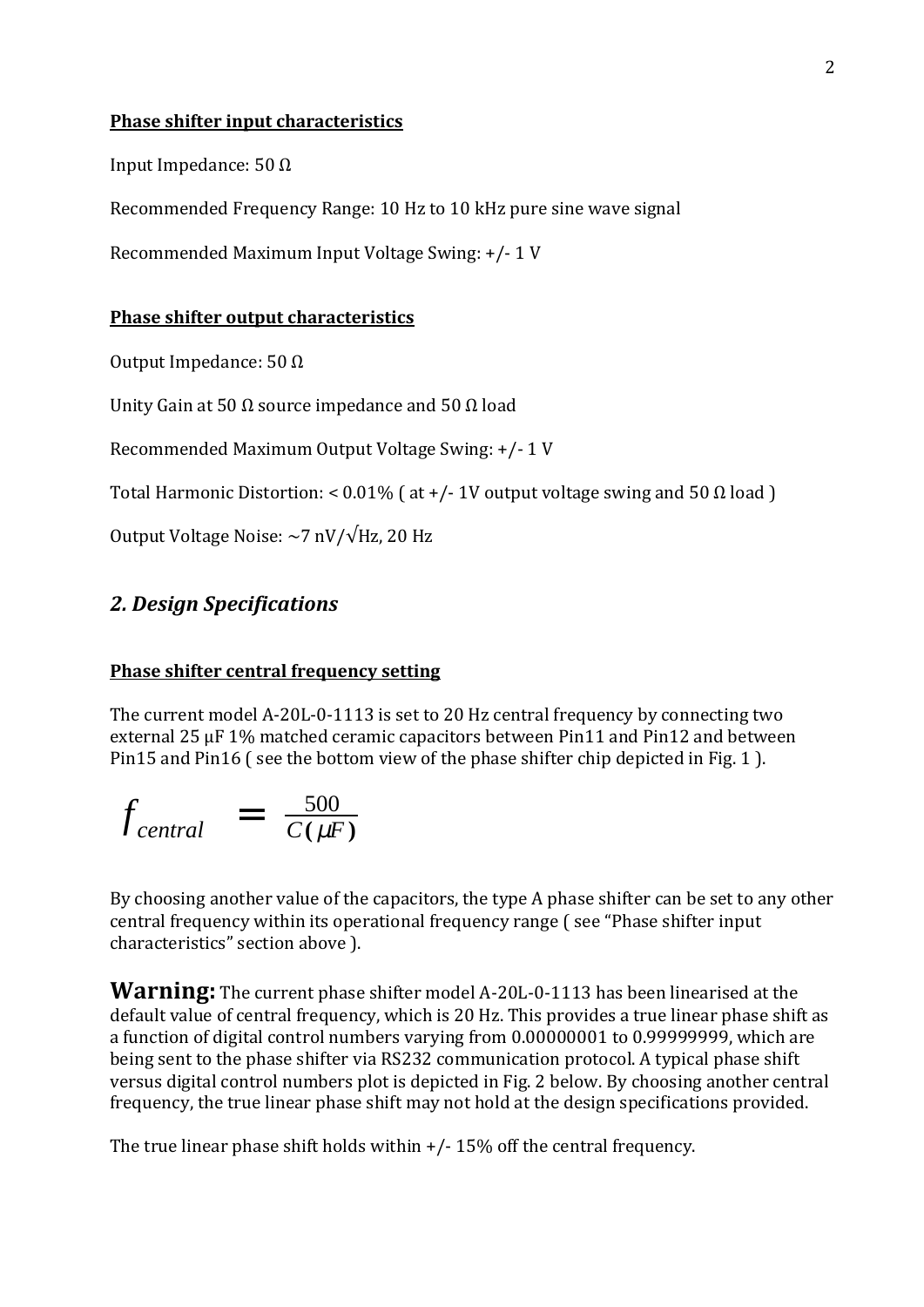#### **Phase Shift Capabilities**

Total software controlled phase shift:  $~45$  deg Guaranteed true linear phase shift margins: 40 deg Bias Phase Shift set by external trim resistor:  $\sim$  90 deg

> 1 2 3 4 5 6 7 8 9 10 11 12 13 14 15 16 17 18 19 20 Bottom view

Figure 1: Phase Shifter Basic Connection.

Pin1 : - Vs ( negative supply voltage rail ) Pin2 : +Vs ( positive supply voltage rail )  $Pin3:GND$ Pin4 : not connected Pin5 : GND Pin6 : PC TX ( RS232...) Pin7 : PC RX ( RS232...) Pin8 : not connected

Pin9 : Signal In  $Pin10: GND$ 

Pin11 - Pin12 : An external capacitor ( $25 \mu$ F 1% for the 20 Hz central frequency setting)

Pin13 – Pin14: External 0 – 500 Ω trim resistor ( or a fixed 255 Ω resistor )

Pin15 - Pin16 : An external capacitor (25 µF 1% for the 20 Hz central frequency setting )

 $Pin17 - Pin18 \cdot No.$  connection

Pin19: GND Pin10: Signal Out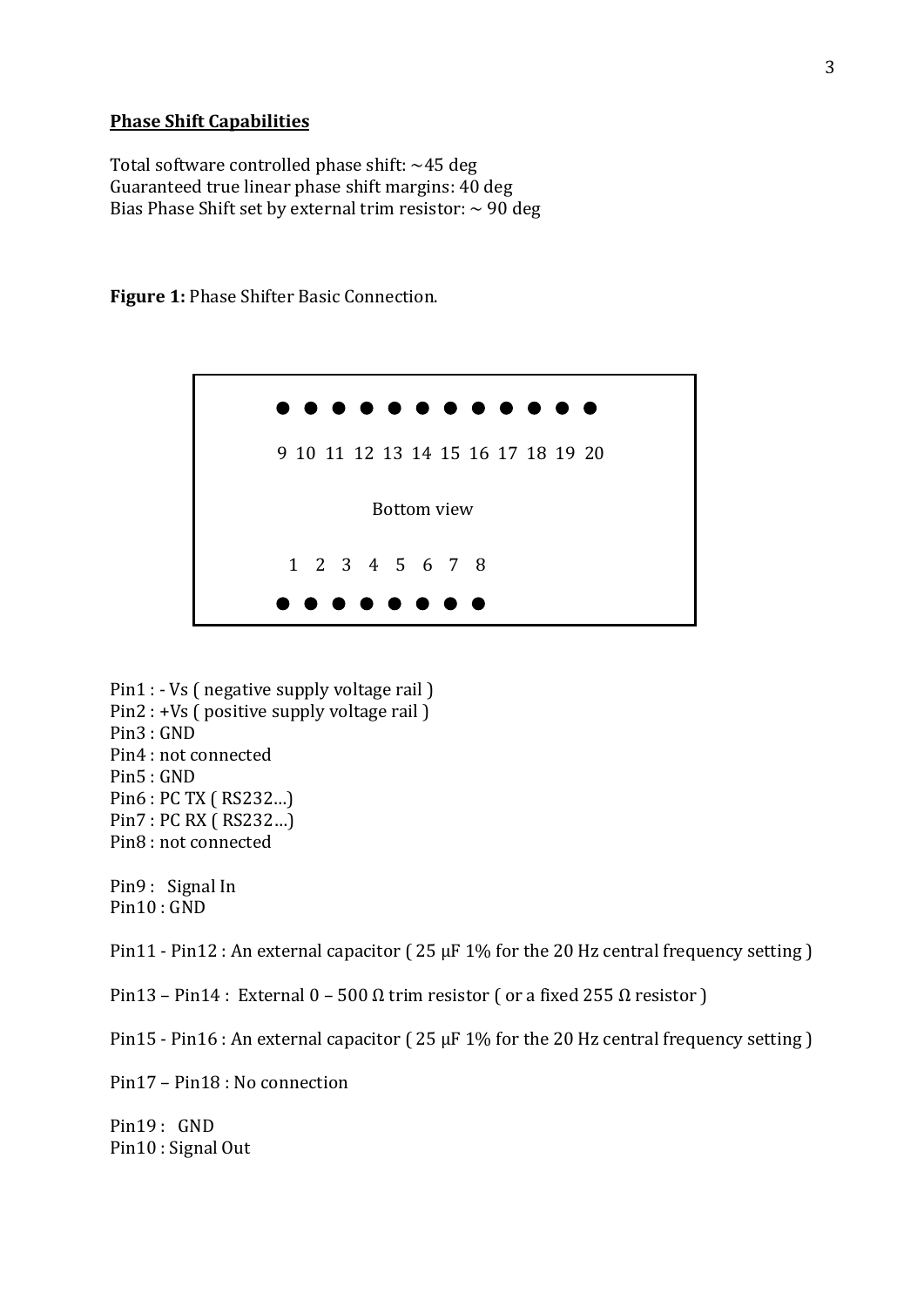**Optional:** An external gain setting resistor Rg (trim or fixed) can be connected between Pin17 and Pin18. The gain of the phase shifter is as follows:

$$
gain = \frac{Rg}{255\Omega + \frac{Rg}{2}}
$$

**Warning:** The Rg value of less than 510  $\Omega$  is not recommended as this will increase output voltage noise and set the phase shifter below unity gain.

If there is no external resistor connected between Pin17 and Pin18 ( $\text{Rg} = \infty$ ), the gain of the phase shifter is set to  $2$  (the default value).

**Figure 2:** Phase shift versus digital control numbers plot. The blue section is a precise line fit over 40 degree phase change.



**Figure 3:** A typical deviation from true linear phase shift over 40 degree phase change  $( \leq 0.2 \% ).$ 

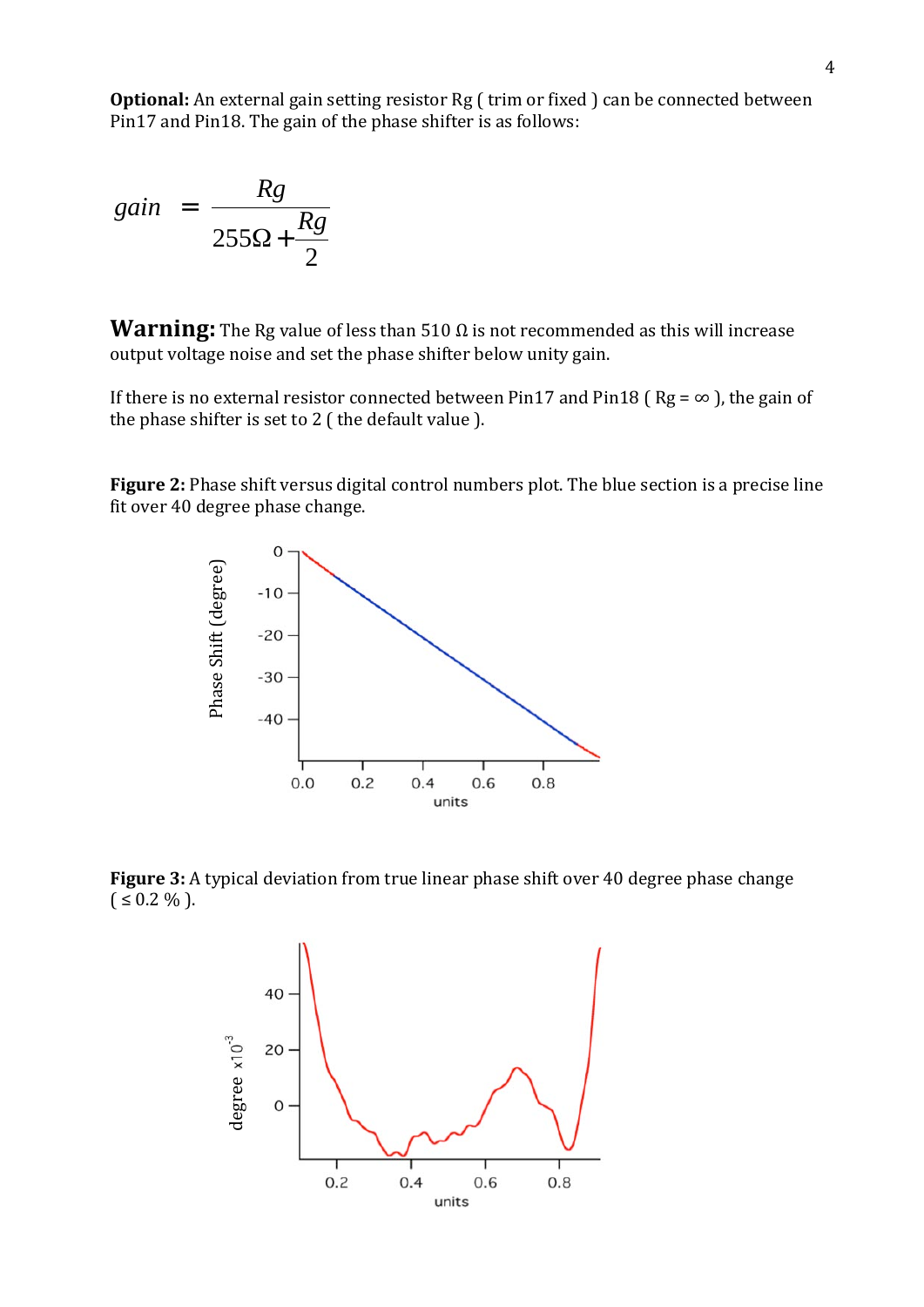**Figure 3:** A typical Insertion Loss plot ( $\sim 0.06$  dB over 40 degree phase change).



# **3. Communicating to the Digital Phase Shifter**

The Digital Phase Shifter is a microprocessor controlled Phase Shifter configured for a set constant frequency given in the product description above. This document describes technical details involved in communicating to the DPS unit from a computer or from Data Terminal Equipment (DTE), the serial port configuration required, and the input message protocol of the DPS unit, which an user written program can use to control the DPS unit.

#### **DPS Unit's RS232 Port Setting**

Each Digital Phase Shifter has a RS232 port in null modem 57600 baud 8/N/1 configuration:

Speed: 57600 Baud Data bits: 8-bits Parity: None Stop bits: 1 bit The DPS unit's RS232 configuration is fixed.

#### **Computer's RS232 Settings**

The computer or Data Terminal Equipment (DTE) that communicates and controls the phase shifter requires the same RS232 port settings as given above, i.e. 57600 Baud in 8/N/1 configuration. Refer to your computer's manuals on how to configure or serial port to these setting. A general description of the method, for the following operating system platforms is given here.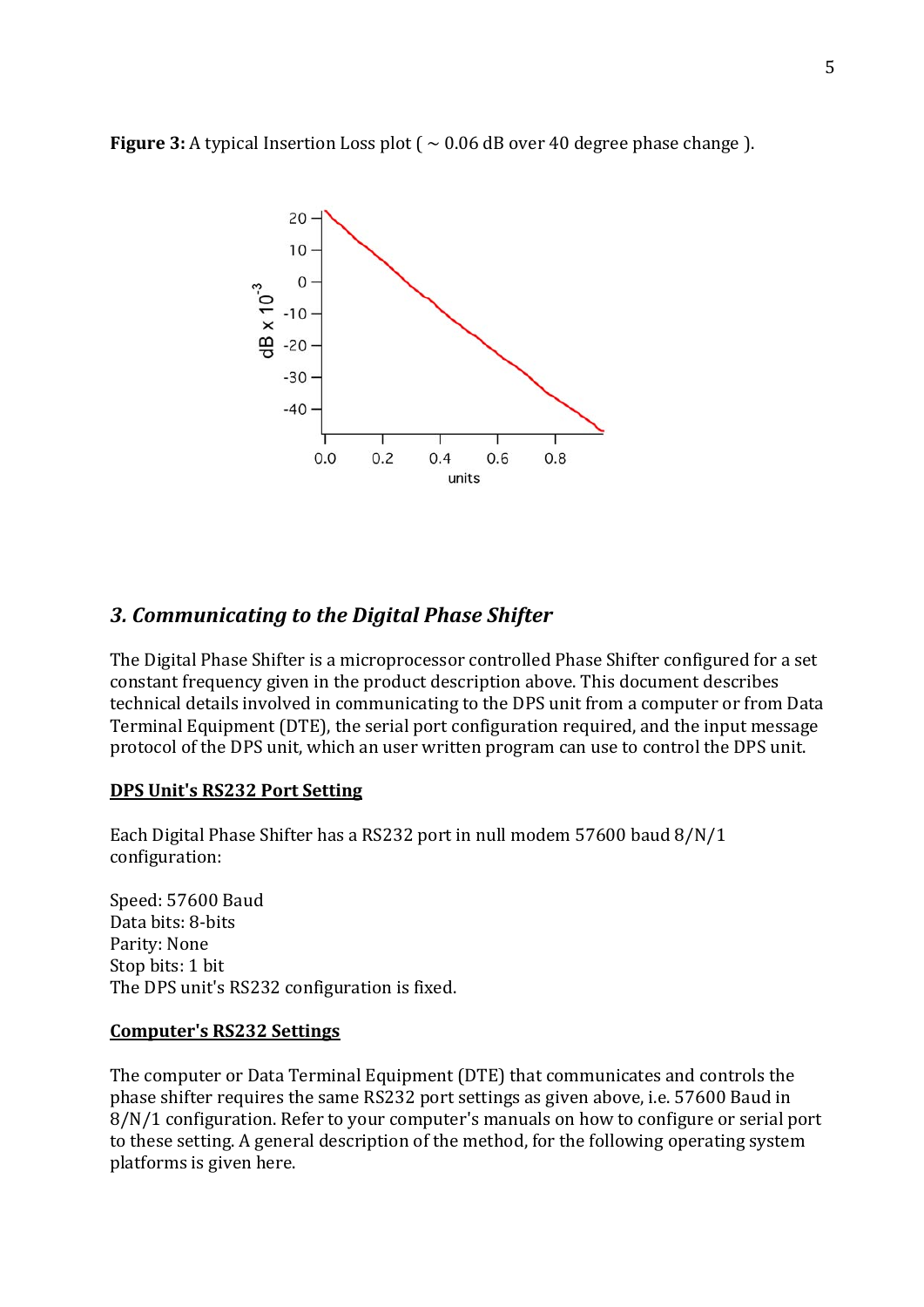#### **Unix!workstations**

Use system initialisation configuration file, "/etc/inittab" to set the computer's port parameters. Most Unix system will have a configuration program, such as "tip" for Sparc Solaris that aids serial port configuration. Refer to the system's manual for specific details.

## **GNU/Linux!computers**

Use the same as for Unix workstations. Or use the "setserial" program. Refer to the manual "man setserial" for details. Other hardware devices such as Serial-to-USB adapters and multi-port serial cards would also do as communications ports on GNU/Linux systems, once the Linux Kernel is configured for the specific device hardware.

## **Mac OS X computers**

Macintosh computers usually do not have a physical built-in RS232 port on the machine, and a Serial-to-USB adapter with a software driver is required. Most adapters will work on a Mac with one of the following OS X drivers:

| Prolific PL2303: | <u>PL2303 MacOSX v1 5 1.zip</u> |
|------------------|---------------------------------|
| FTDI USB Serial: | FTDI MacOSX v2.2.18.zip         |

If your adapter doesn't work with either of these, try the following sources:

- Silicon Labs CP210x USB to UART Bridge Virtual COM Port (VCP) drivers.
- Belkin USB Serial Adapters: F5U257, F5U103, F5U003 (poor OSX support).
- Keyspan OSX serial-USB adapter drivers can be found in their Support Section.

Note that the adapter would need to support the 57600 baud rate of the Digital Phase Shifter on your computer to communicate and control the Digital Phase Shifter.

Once the adapter and driver is installed, you can use the Mac's terminal program "screen" to set the port parameters to the required settings of  $57600$  baud,  $8/N/1$ . For more information see the manual "man screen" on your computer.

## **Microsoft Windows computers**

Microsoft Windows systems can use the computer's physical built-in RS232 port, multiport serial card, or a Serial-to-USB adapter with a driver specific to your version of the Window's System. The actual device port used to connect to the Digital Phase Shifter would need to be configured to the same settings of 57600 baud, 8/N/1.

For Microsoft Windows 2000, XP, Vista, 7 and 8, the RS232 port can be configured by using the "device Manager" program, which is found in the "Control Panel" of the Windows system. Refer to the Windows manual for specific details. Once the correct port settings have been entered in the Device Manager application, apply it to save the configuration for the "Com" port in question.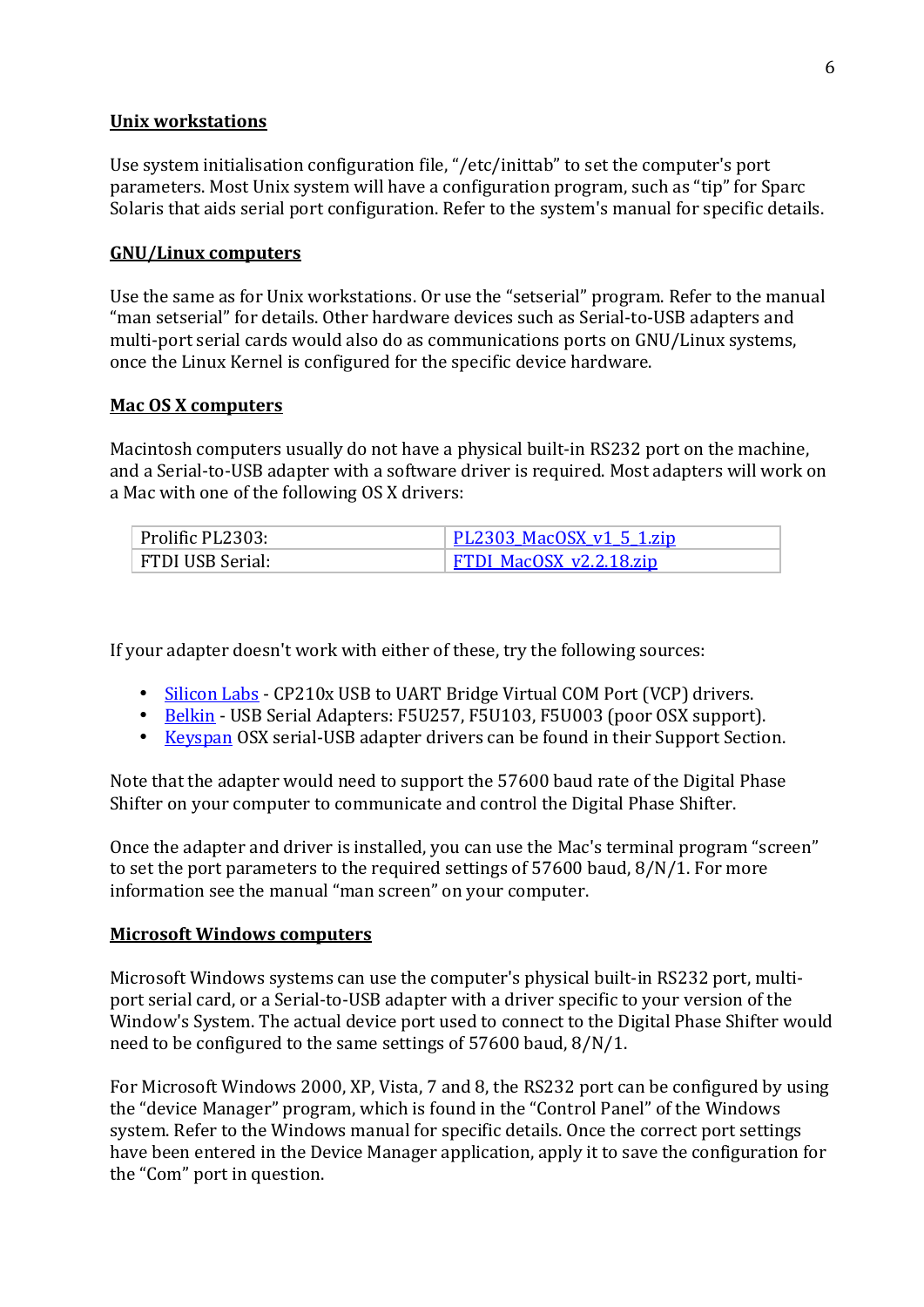## **Host to DPS Unit Shift Rate Communications Latency**

The rate at which the Digital Phase Shifter can change phase from one setting to another is dependent on the choice of physical RS232 connection between the host machine and DPS unit. Computers that have the RS232 UART unit directly attached to the host machine's bus have low latency in the order of a few milliseconds or less. Hosts communicating with the DPS unit via a Serial-to-USB adapter have the highest latency, as high as 500 ms delay between sending one phase setting command and the next to the DPS unit.

For fastest phase change rates, if important, it is recommended to use a computer with a built-in RS232 port on the machine.

## **Programs to communicate with DPS**

The Digital Phase Shifter employs serial terminal protocol to communicate between the controlling computer or DTE and the DPS unit. There are many terminal programs available, some common ones are:

- Hyperterminal (Windows XP and earlier)
- Kermit
- ExtraPutty
- Minicom
- ZTerm

Set the program's terminal port setting to  $57600$  baud,  $8/N/1$  configuration for the computer's RS232 port and connect.

# **Digital Phase Shifter Protocol**

This section assumes the user is familiar with serial communications interface protocols, including their definitions and use.

# **Phase Shifter Command**

The DPS unit accepts ASCII numeral only text input messages terminated by the carriage return character - "\r" of hexadecimal value of 0D.

Command "Phase Setting" is an input message to the DPS unit in hardware Phase Units (PU) transmitted as an ASCII text value, terminated by a carriage return character " $\gamma$ ". The accepted hardware PU range is between the values of 0 and 1, exclusive; with lowest message of "00000001" and highest message of "99999999". The lowest increment or decrement value is 0.00000001, between the stated limits.

Please note that the leading two text characters "0." should be stripped from the sending input message. The trailing "00" characters can also be stripped from the serial input message to the DPS unit.

The following input message sets the DPS unit to a Phase Shifter Unit value of 0.0002:

0002\r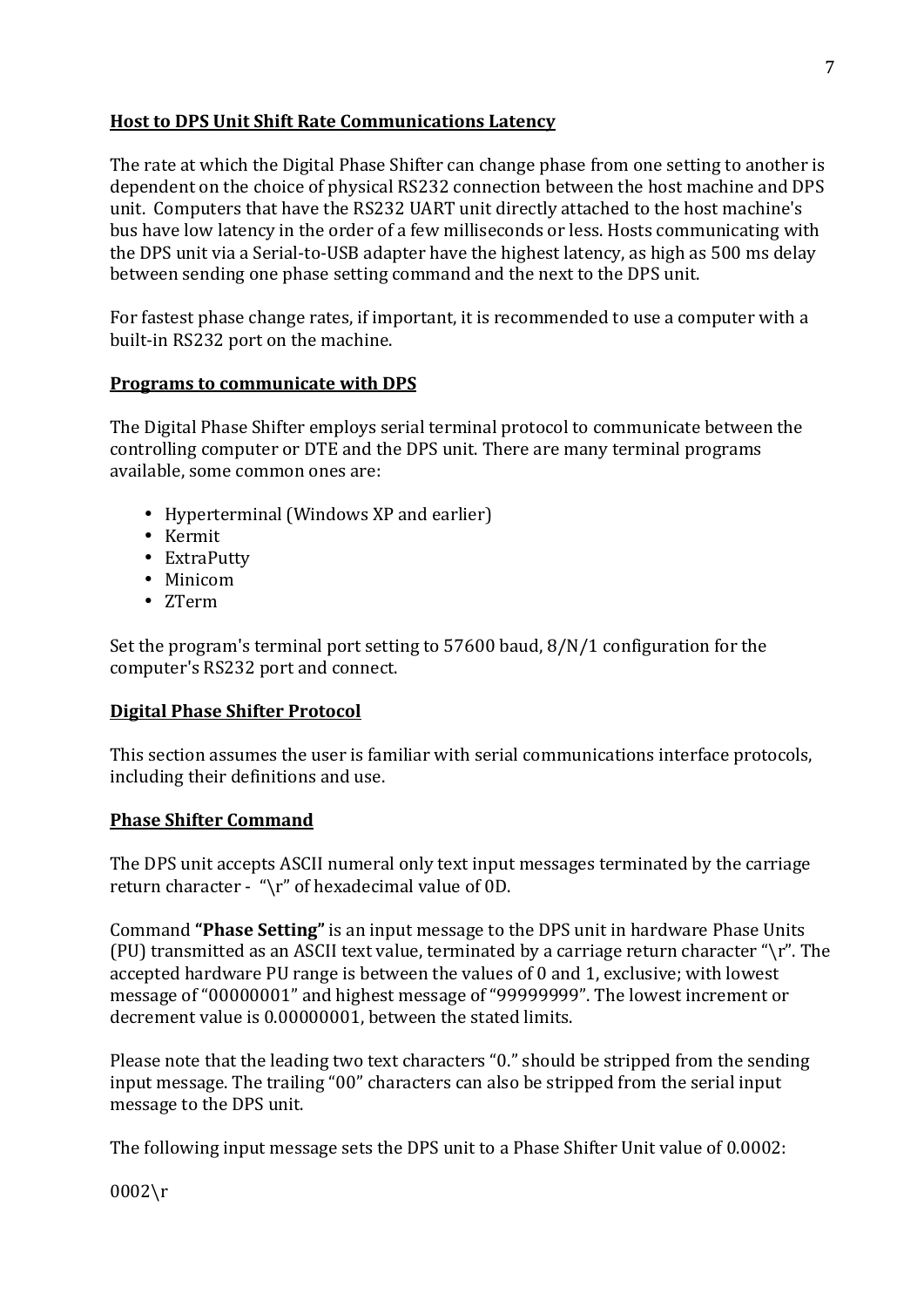| Command       | Example           | DPS Response                                        |
|---------------|-------------------|-----------------------------------------------------|
| Phase setting | "0002\r"          | ">" if command executed                             |
|               | " $0.0002\$ r"    | ">" value 0 and DPS unit<br>value set to near zero. |
|               |                   |                                                     |
|               | "Unknown command" | Error Message if not                                |
|               |                   | executed.                                           |

In order o obtain the phase value in units of radians one would need to find the conversion factor from Phase Unit to radian, which depends on a particular Phase Shifter model.

# **4. Digital Phase Shifter GUI Demonstrator Software**

The Digital Phase Shifter GUI demonstrator software is a program that communicates with a Trinity Research Labs Digital Phase Shifter unit. This document describes the prerequisite requirements, installation and operation of the GUI for Microsoft Windows computers.

## **Software dependencies**

The Digital Phase Shifter GUI is partly Java based, and depends on the Java Runtime Environment 7 (JRE7). If your computer has an older version, or no runtime environment, you can download JRE7 from Oracle's download site:

## http://www.oracle.com/technetwork/java/javase/downloads/index.html

and follow the instructions therein to install the JRE on your computer.

#### **CDROM!Contents**

The provided CD disc contains the Microsoft Windows installer program for the DPS GUI. phaseshifter-windows and additional MS Windows dynamic libraries in folder RXTX. For further information, please read the README files on the disc.

## **Digital Phase Shifter GUI demonstration Program**

If you intent to use a Plug-and-Play Serial-to-USB adapter to interface between the Digital Phase shifter unit and a computer, please attach it first to your computer's USB port before executing the Digital Phase Shifter GUI application.

On starting the Digital Phase Shifter GUI, a Graphical User Interface opens with a DPS main window interface that has a control to connect to the RS232 Port of the Phase Shifter device, with other control panels that automatically send input messages to the DPS unit. The following figure illustrates GUI running under MS Windows 7, the appearance is same under the other operating system platforms with identical functionality.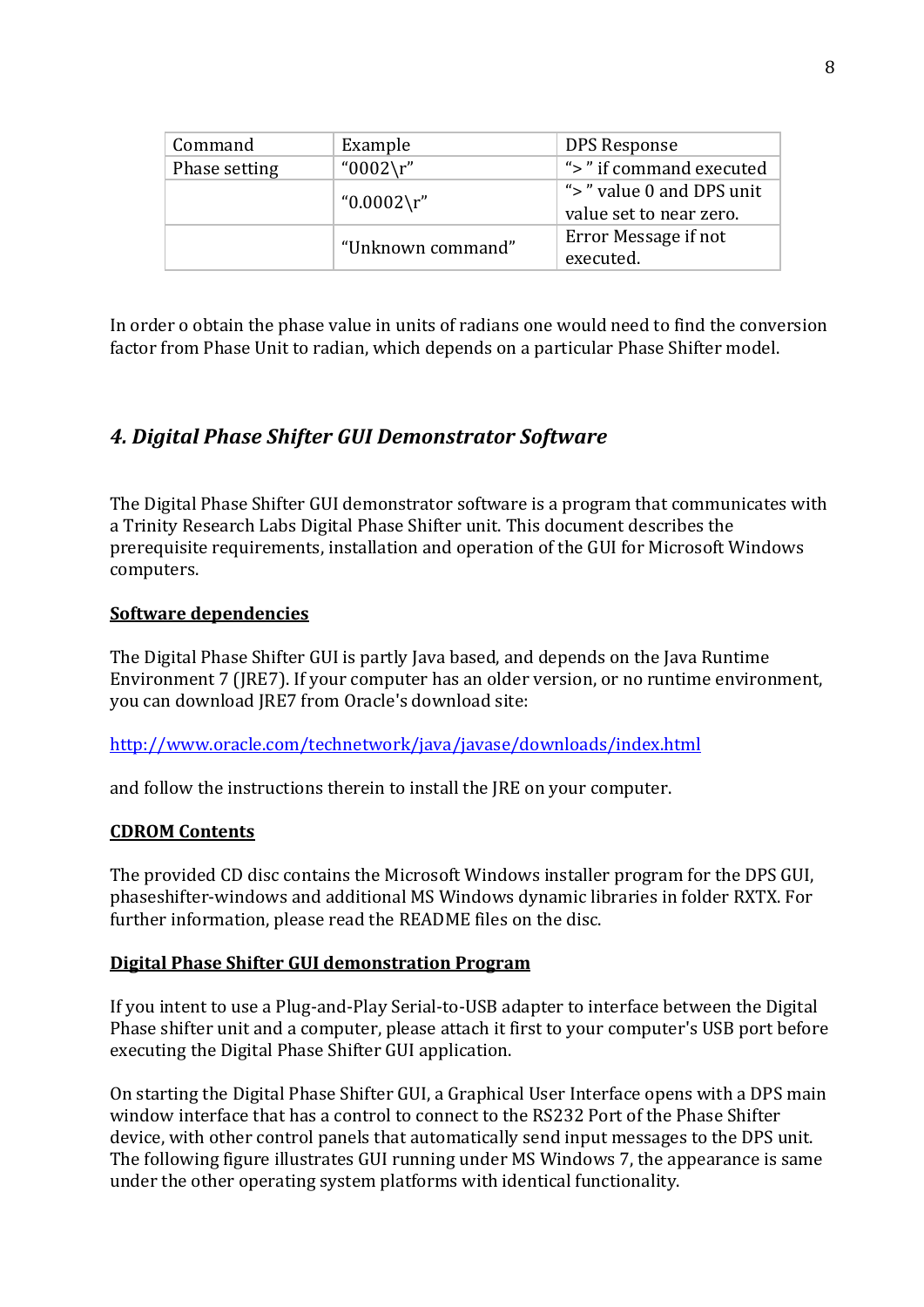In the "Select Serial Port" control panel there is a drop down list button and a push button.

The content of these can be as follows:

## • **"No!Ports!Found"**!and!**"Refresh"**

In this case when the DPS GUI started, a search found no available communications ports. If the host computer has software using any existing serial ports, disconnect one, and then press the "Refresh" button. Alternatively, insert a Serial-to-USB adapter that the OS already has a driver for, and then press "Refresh"

## • **"COM3"**!and!**"Connect"**

In this case at least one serial port was found on start up. Select the COM port number, which is physically connected to the DPS unit, and then press the "Connect" button. In a few moments, if port configuration and connection is successful, the button will display "Connected".

Note that some low numbered COM ports (COM3), may be an internal device in the host machine without a physical port on the body.

In some cases, particularly with newer versions of Windows, connection is not successful, mainly due to users not having sufficient privileges for the application to change the hardware settings. For example, in the case of a MS Windows 7 OS, close the DPS GUI down and change the COM port protocol settings using the Device manager and save the configuration. Then try again using the DPS GUI.

| Digital Phase Shifter GUI 201310111528<br>File Edit View Navigate Window Help                      |                                                                       | $\Sigma$<br>回<br>$\Box$ |
|----------------------------------------------------------------------------------------------------|-----------------------------------------------------------------------|-------------------------|
| dps Window<br>Current Values<br>0.000000001<br><b>Phase Units</b><br>Send<br>0.000000001           | Select Serial Port<br>COM <sub>3</sub><br>Connect<br>۰.               |                         |
| <b>Phase Units</b><br>0.020000000<br>Step Size<br>Automatic Stepping<br>Timer Interval (ms)<br>500 | $2\frac{1}{x}$<br>$-2\frac{4}{v}$<br><b>Start Timer</b><br>Stop Timer |                         |
| 0<br>Step Counts                                                                                   |                                                                       |                         |